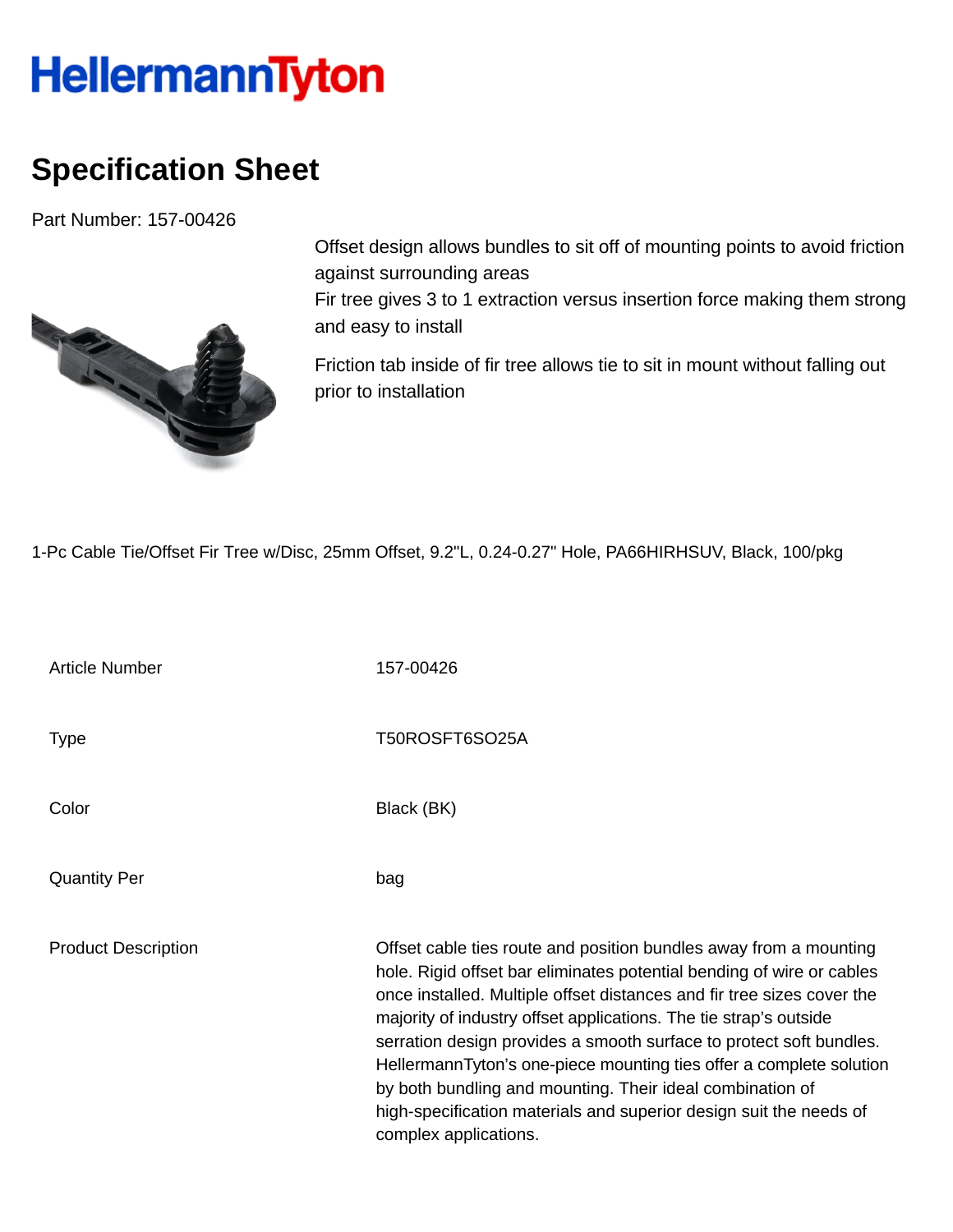| <b>Short Description</b>              | 1-Pc Cable Tie/Offset Fir Tree w/Disc, 25mm Offset, 9.2"L, 0.24-0.27"<br>Hole, PA66HIRHSUV, Black, 100/pkg |
|---------------------------------------|------------------------------------------------------------------------------------------------------------|
| <b>Global Part Name</b>               | T50ROSFT6SO25A-PA66HIRHSUV-BK                                                                              |
|                                       |                                                                                                            |
| Minimum Tensile Strength (Imperial)   | 50.0                                                                                                       |
| Minimum Tensile Strength (Metric)     | 225.0                                                                                                      |
| Length L (Imperial)                   | 9.1                                                                                                        |
| Length L (Metric)                     | 230.0                                                                                                      |
| Offset Length (Imperial)              | 0.98                                                                                                       |
| <b>Offset Length (Metric)</b>         | 25.0                                                                                                       |
| <b>Fixation Method</b>                | Fir Tree                                                                                                   |
| <b>Identification Plate Position</b>  | none                                                                                                       |
| Releasable Closure                    | No                                                                                                         |
| Width W (Imperial)                    | 0.19                                                                                                       |
| Width W (Metric)                      | 4.7                                                                                                        |
| <b>Bundle Diameter Min (Imperial)</b> | 0.08                                                                                                       |
| <b>Bundle Diameter Min (Metric)</b>   | 2.0                                                                                                        |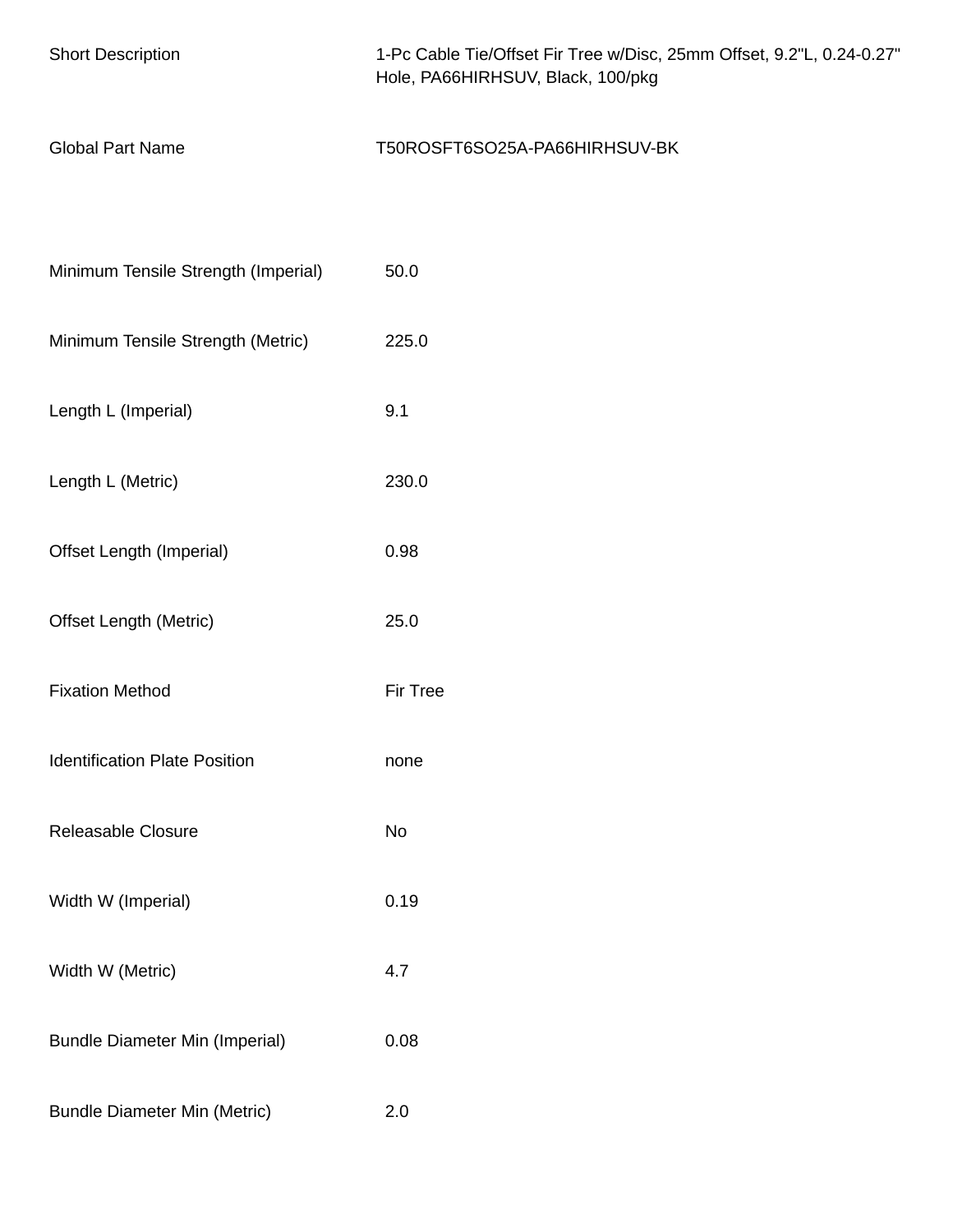| <b>Bundle Diameter Max (Imperial)</b> | 1.97                               |
|---------------------------------------|------------------------------------|
| <b>Bundle Diameter Max (Metric)</b>   | 50.0                               |
| Height H (Imperial)                   | 0.05                               |
| Height H (Metric)                     | 1.35                               |
| Diameter D (Imperial)                 | 0.30                               |
| Diameter D (Metric)                   | 7.5                                |
| Panel Thickness Min (Imperial)        | 0.02                               |
| Panel Thickness Max (Imperial)        | 0.26                               |
| Panel Thickness Min (Metric)          | 0.6                                |
| Panel Thickness Max (Metric)          | 6.65                               |
| Mounting Hole Diameter D (Imperial)   | 0.24 " - 0.27 ";0.25 " (hexagonal) |
| Mounting Hole Diameter D (Metric)     | 6.1 - 7.0 mm 6.35 mm (hexagonal)   |
| Mounting Hole Diameter D Max (Metric) | 7.0                                |
| Disc Diameter (Metric)                | 19.0                               |
| Disc Diameter (Imperial)              | 0.75                               |